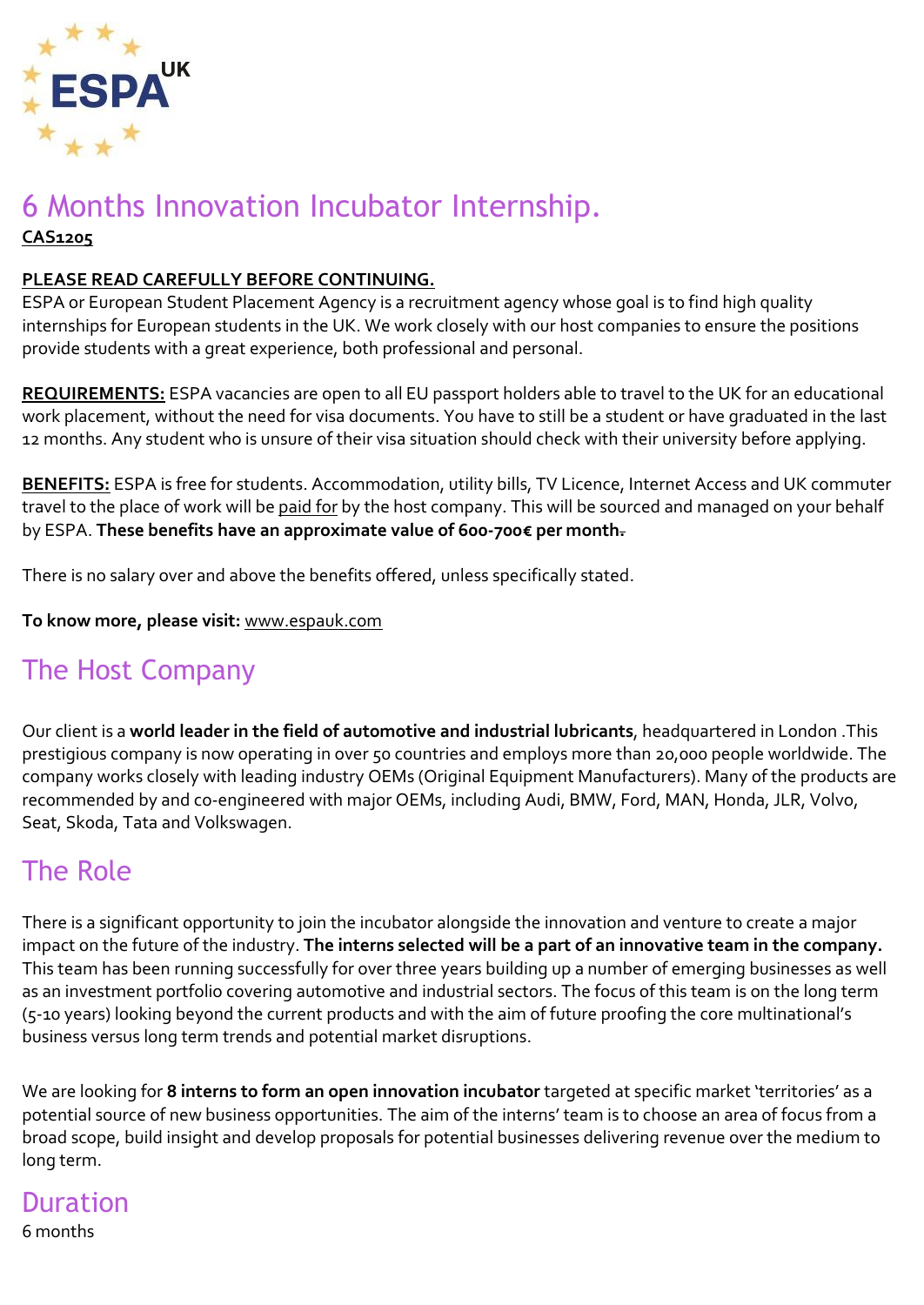### Location

The team will be located in the company's new incubator start up office near Reading (20 min's train distance from London) with one day per week in the Research Centre alongside an established team working on an existing new business opportunity.

#### Languages

Fluent in written and spoken English (B2/C1).

# Application deadline

As soon as the roles are fulfilled.

# Start date

Start date from middle July to beginning of September.

#### Tasks

The tasks require students or recent graduates with creative ideas, entrepreneurship mentality, as well as the wish to apply their specific skills and expertise in a progressive and challenging environment and with the ability to think broadly and deeply about the world specifically the rapidly emerging technologies and the social and environmental changes that underpin many of the wider global market disruptions in evidence today.

# Personal Skills

- Wish to be part of a progressive group of like- minded individuals searching for new ideas and developing new business models.
- Have a track record of successful team work with ability to work cross functionally.
- Would like to work in a more entrepreneurial environment where there is space for new ideas, wider thinking and ways of working and where supervision is more 'light touch' guidance rather than day-to-day management.
- Are self-starters, adaptive to change and can respond quickly and positively to revised scope and direction of activities.
- Master level student ideally.

Have qualifications and experience **in one of** the following areas:

- **Business** strategy and management.
- **Engineering** background Understanding of engineering materials Design in the consumer or vehicle area - Technical education with demonstrated ability to translate the deep technical expertise into applied problem solving.
- **Digital** expertise which may include web design, software development, Internet of Things.
- **Environmental** sciences biotechnology / renewables, urban infrastructure development.